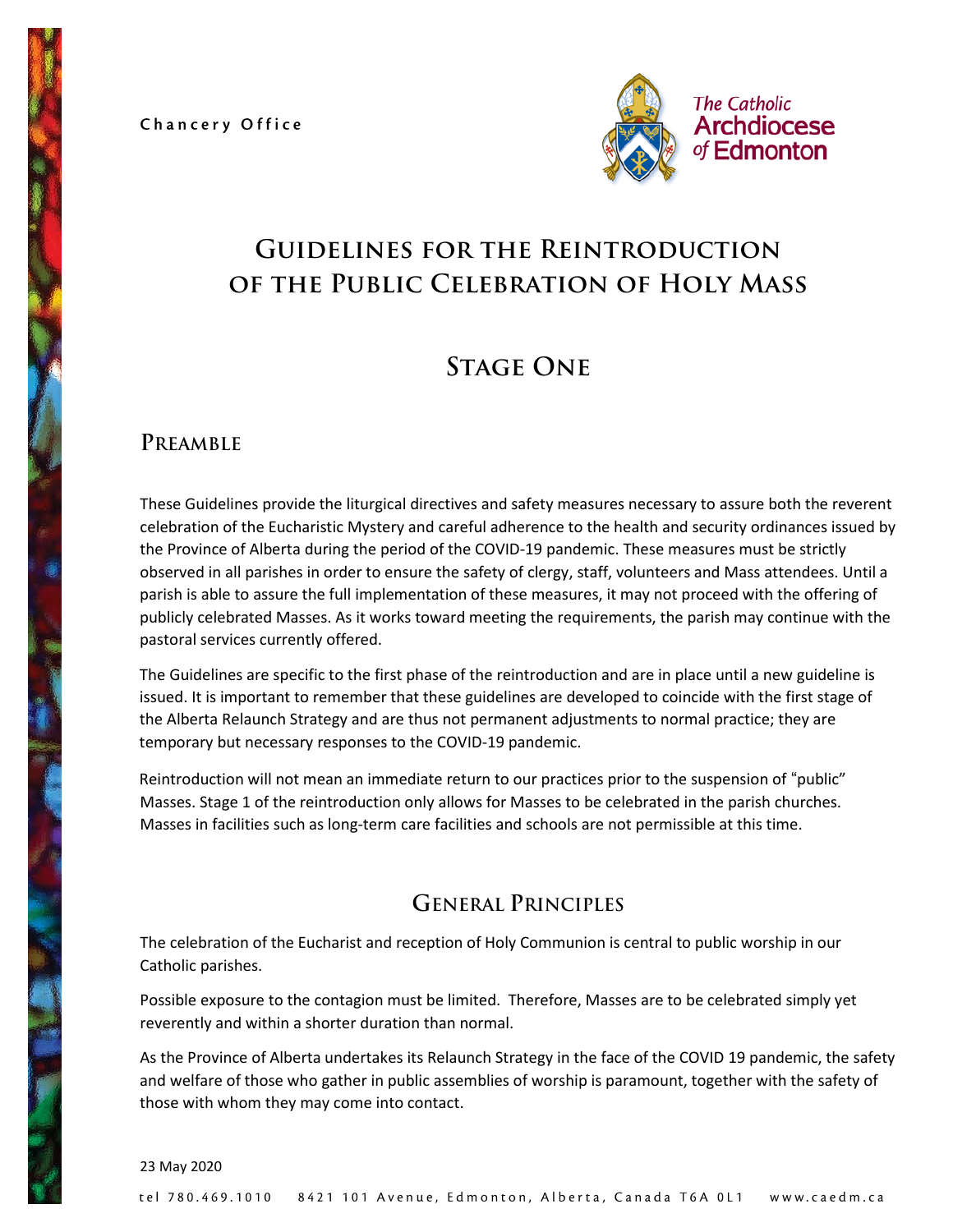

It is understood that the Alberta Relaunch Strategy will be constantly reviewed and updated to measure its effectiveness, and that adaptations may be required. The Catholic Bishops of Alberta commit to regular and ongoing dialogue with government authorities to ensure that all parish practices within our respective jurisdictions align with updated guidelines.

The guidelines of the Government of Alberta and Alberta Health Services are to be observed in all parishes, as well as these internal protocols, which have been developed to ensure both the health and safety of Albertans and the dignity of Eucharistic celebrations in accordance with ecclesial norms.

For additional support and guidance, please contact Father Paul Kavanagh, Director of the Office of Divine Worship, at 780.488.7295 ext. 222 (Basilica) or [paul.kavanagh@caedm.ca.](mailto:paul.kavanagh@caedm.ca)

## **GENERAL PROTOCOLS**

## **Attendance**

- The dispensation of the faithful from the obligation to attend Sunday Mass remains in place until decreed otherwise by the Archbishop. No one is obliged to attend Holy Mass while this dispensation is in effect.
	- o Priests from demographic groups that are at a greater risk of serious illness, such as those 65 years of age or older, or who are living with chronic medical conditions, must meet with the Archbishop to discuss their health and wellbeing and their capacity to serve.
	- o Attendees and volunteers from demographic groups that are at a greater risk of serious illness, such as people 65 years of age or older and individuals with chronic medical conditions, are encouraged to stay safe by avoiding public gatherings, but are not prohibited from attending Mass if they so choose.
	- o Anyone attending Mass does so at their own risk.
	- o All attendees are expected to wear non-medical masks and should bring their own masks.
	- o Anyone who has even the slightest symptoms or feelings of sickness must remain home.
- The maximum capacity of each church is reduced to no more than 50 people, or fewer if required to ensure physical distancing.
	- o **NOTE**: The maximum number allowed includes the priest, liturgical ministers, livestream videographers (if applicable), ushers, the cleaning team and anyone else present during Mass. For this reason, the total number of ministers/volunteers should be reduced to a bare minimum.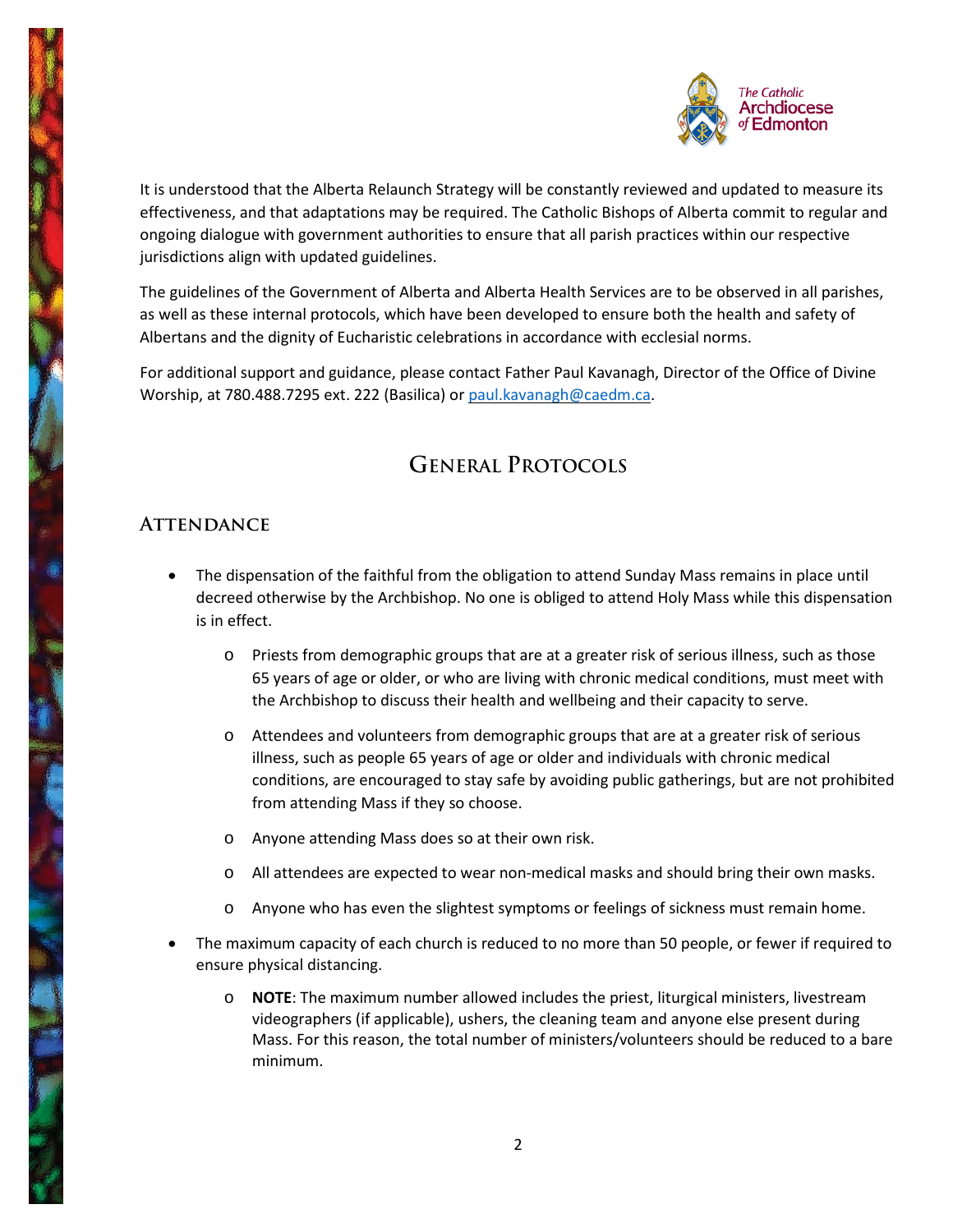

- Each parish will determine the manner by which parishioners can pre-register for a particular Mass, in accordance with the principle of equity. If a parish has insufficient human resources to implement a system of pre-registration, a first-come, first-served approach may be adopted. See Appendix I for details.
- The first scheduled public celebration of Mass will be on a weekday.
- Separate points of entry and exit must be clearly designated with proper signage.
- Parishes may offer two Masses during weekdays (morning and evening) and additional Sunday Masses, up to three Masses per priest. This will allow as many people as possible in a given period to have the opportunity to attend Holy Mass and receive the Eucharist.
- The faithful are encouraged to limit their attendance to their regular parish church to avoid undue pressure on other parishes and to exercise charity and fairness to parishioners.
- An attendance list will be taken as people enter the church facility: full name of the representative of the household with phone number, and first and last names of members present. This will enable management of cases through contact tracing and follow-up, if necessary. The list must be filed and kept in the parish office for two weeks. See Appendix II for the contact tracing form.
- Prior to providing the contact information for the attendance list, attendees will be asked health and travel-related questions consistent with the self-assessment tool of AHS. See Appendix III for the questions.
- To expedite the process for entry to the church, an attendance recorder will collect this information outside the church as the faithful arrive.
- All attendees must be directed to the pews to manage seating and monitor occupancy.
- Infants and children should remain with their parents or guardians at all times.
- Space used for the celebration of the Mass shall only include the seating area in the church nave and not any other spaces, such as the basement, children's or nursing rooms, meeting rooms, hall or narthex. All unused spaces must be locked and access prohibited.

### **Safety**

- Physical distancing of 6 feet or 2 metres must be maintained at all times and in all directions between people who are not from the same household.
- Seating is to be arranged and designated so as to assure 6 feet/2 metres physical distancing in all directions between congregants. Available seating should be clearly marked. Unoccupied "spacer" pews are to be marked or roped off for the purpose of physical distancing.
- Staff, volunteers, and the congregation should us[e the self-assessment tool](https://myhealth.alberta.ca/Journey/COVID-19/Pages/COVID-Self-Assessment.aspx) before attending Mass. If they have any symptoms, such as cough, fever, shortness of breath, runny nose, or sore throat, they must stay home.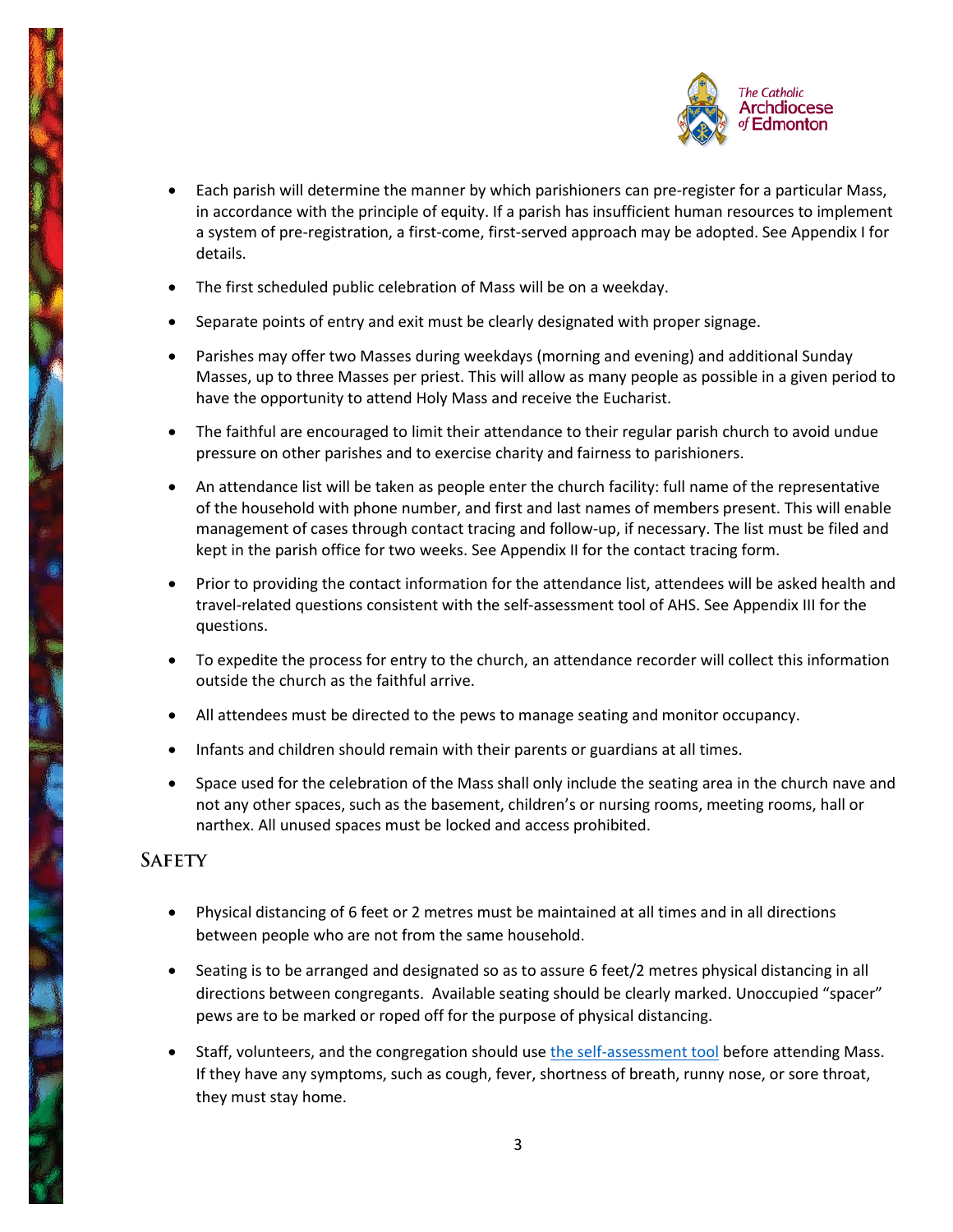

- All staff and volunteers are required to wear non-medical masks at all times. For detailed information on the proper use of masks, visit [alberta.ca/assets/documents/covid-19-guidance-for-wearing-non-medical-masks.pdf](https://www.alberta.ca/assets/documents/covid-19-guidance-for-wearing-non-medical-masks.pdf)
- All who attend must observe proper hand hygiene from the point of entry, while inside, and upon exiting the church.
	- o Hand sanitizing stations are to be available by the doors and at several locations in the church.
	- o Hand washing with soap and water for at least 20 seconds is also strongly encouraged in washroom facilities.
	- o Proper signage indicating these and other protocols must be in place to direct all occupants.
- Reduction of contact with high-touch/shared surfaces shall be facilitated by leaving general entry/exit ways barrier-free.

### **When to Employ Gloves and Masks**

- Anyone stationed in an entranceway, where there will be a great number of people passing, should wear disposable gloves and a mask.
- Persons handling money from collections should wear disposable gloves.
- Persons cleaning any facilities or handling altar cloths or replenishing votive candles or poor boxes should wear disposable gloves.

### **Designated Entrances and Exits**

- Churches shall designate one point of entry in order to control the number of people entering. Once the maximum is reached, no one else will be allowed entry.
- Doors are to be locked until 30 minutes before Mass begins and shall remain locked throughout the duration of the Mass.
- Entrance doors should be propped open before Mass as people enter so the faithful do not need to touch the handles or doors to enter. They can be closed and locked when Mass begins.
- All public doors have code-compliant panic bar functionality for emergency exiting. If emergency services are needed during the Mass, all doors must be propped open for emergency personnel.
- At the end of Mass, exits are to be designated to expedite the guided departure and minimize chances of people encountering one another. In all cases, physical distancing must be observed.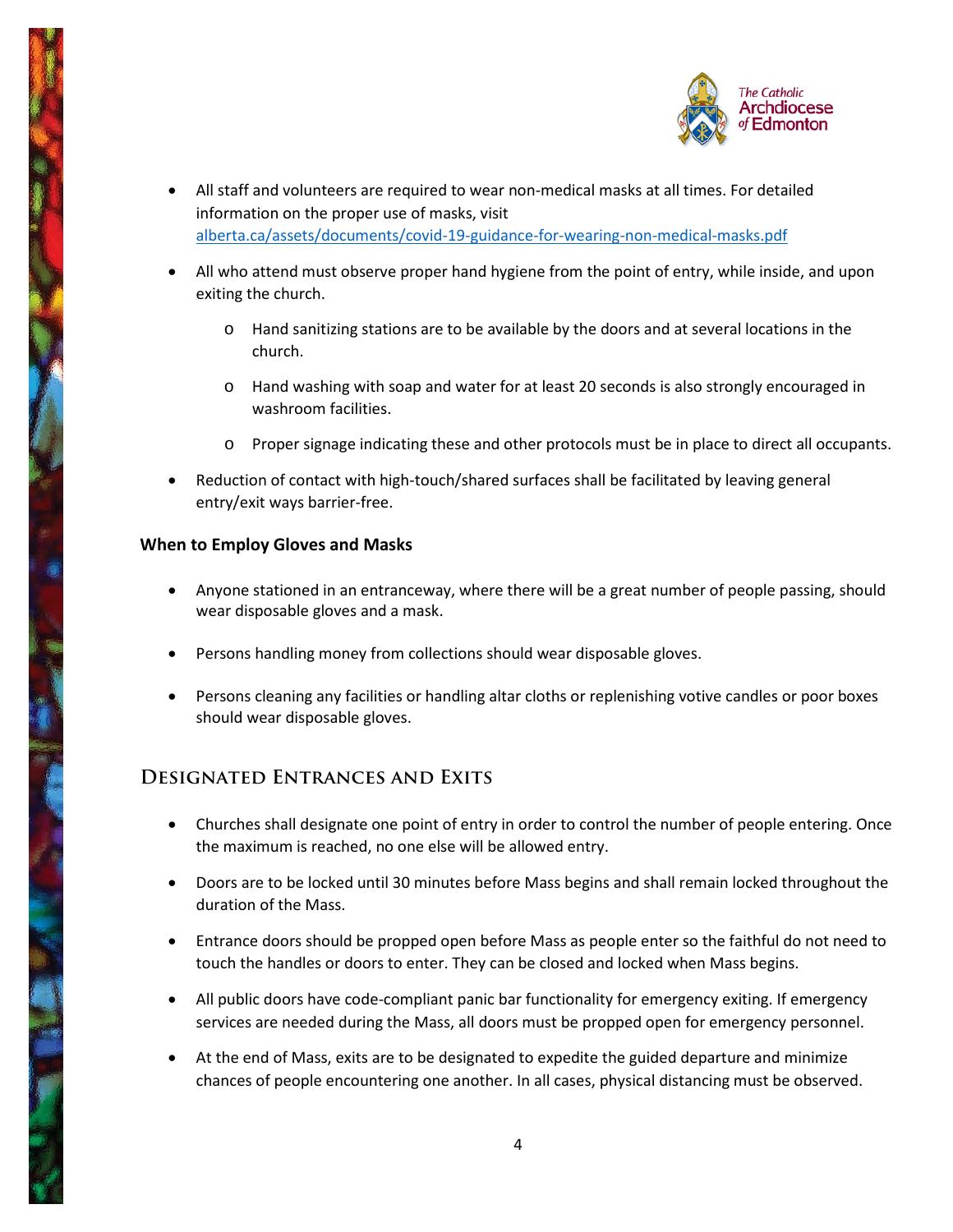

- Exit doors should be propped open after the Mass to allow the faithful to exit without touching the doors or handles.
- From an area in the nave where he is easily visible to the assembly, such as the sanctuary, the priest celebrant is to direct the orderly exit of the faithful.
- Priests are to refrain from greeting the faithful after the Mass so as not to impede or delay the orderly and rapid departure of the faithful.

## **Volunteer Teams**

- The standard procedure for screening and training of ministers and volunteers under the Archdiocesan safe environment program applies to all who will be involved in any paid or volunteer capacity.
- The parish shall maintain an up-to-date contact list for all staff and volunteers, including names, addresses and phone numbers.
- See Appendix IV for the Job Descriptions and Agreement forms and Appendix V for the Overall Parish Readiness checklist.

### o **SAFETY COORDINATORS**

- Safety Coordinators will work closely with the pastor in conducting an overall assessment of the church facility, reviewing the implementation of the internal guidelines and identifying potential issues and the necessary preventative measures that will need to be adapted for the parish.
- A safety coordinator will be assigned for each Mass to assist the pastor in coordinating volunteers, in maintaining order and security, and in responding to emerging needs.

### o **POINT OF ENTRY TEAM**

- Point of Entry volunteers are responsible for asking attendees the questions contained in Appendix II and filling out the information required in the contact tracing form while maintaining appropriate physical distancing. They must wear the required PPE of masks and gloves.
- Point of Entry volunteers are responsible for access doors being propped open and closed.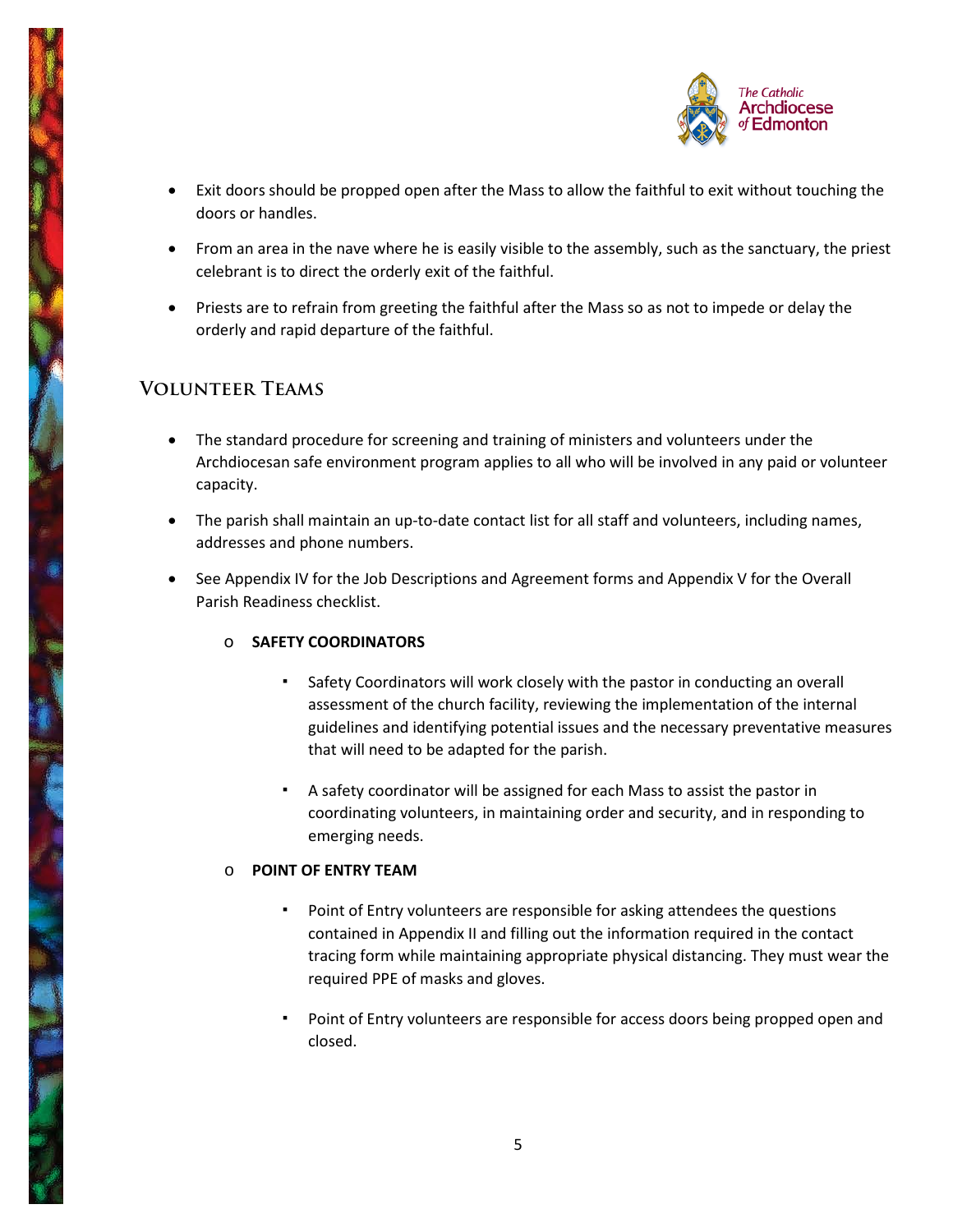

### o **USHERS**

- Ushers must direct attendees to the available space in the pews in order to ensure proper physical distancing between households, manage seating, and monitor occupancy.
- Ushers are to facilitate the egress or departure of the faithful as directed by the priest.

### o **CLEANING AND DISINFECTING TEAM DUTIES**

- Implement the AHS "wipe-twice" method to clean and disinfect. Wipe surfaces with a cleaning agent to clean off soil and wipe again with a disinfectant.
- Clean and disinfect pews in between Masses.
- Implement procedures for increased frequency of cleaning and disinfecting of high traffic areas, common areas, and public washrooms.
- Disinfect high-touch/shared surfaces such as:
	- doorknobs, light switches, toilet handles, faucets and taps, elevator buttons, railings
	- public phones, computers (if used for tracking attendance), surface counters, equipment handles
- Regular household cleaning and disinfecting products are effective against COVID-19 when used according to the directions on the label.
	- Use a disinfectant that has a Drug Identification Number (DIN) and a virucidal claim (efficacy against viruses).
	- Alternatively, use a bleach-water solution with 100 ml of bleach to 900 ml water.
	- Health Canada has approved several hard-surface disinfectants and hand sanitizers for use against COVID-19. Use these lists to look up the DIN number of the product you are using or to find an approved product.
	- Make sure to follow instructions on the product label to disinfect effectively
- Disposable towels and spray cleaners, or disposable wipes, should be available to staff, volunteers and (as necessary) parishioners to regularly clean commonly used surfaces.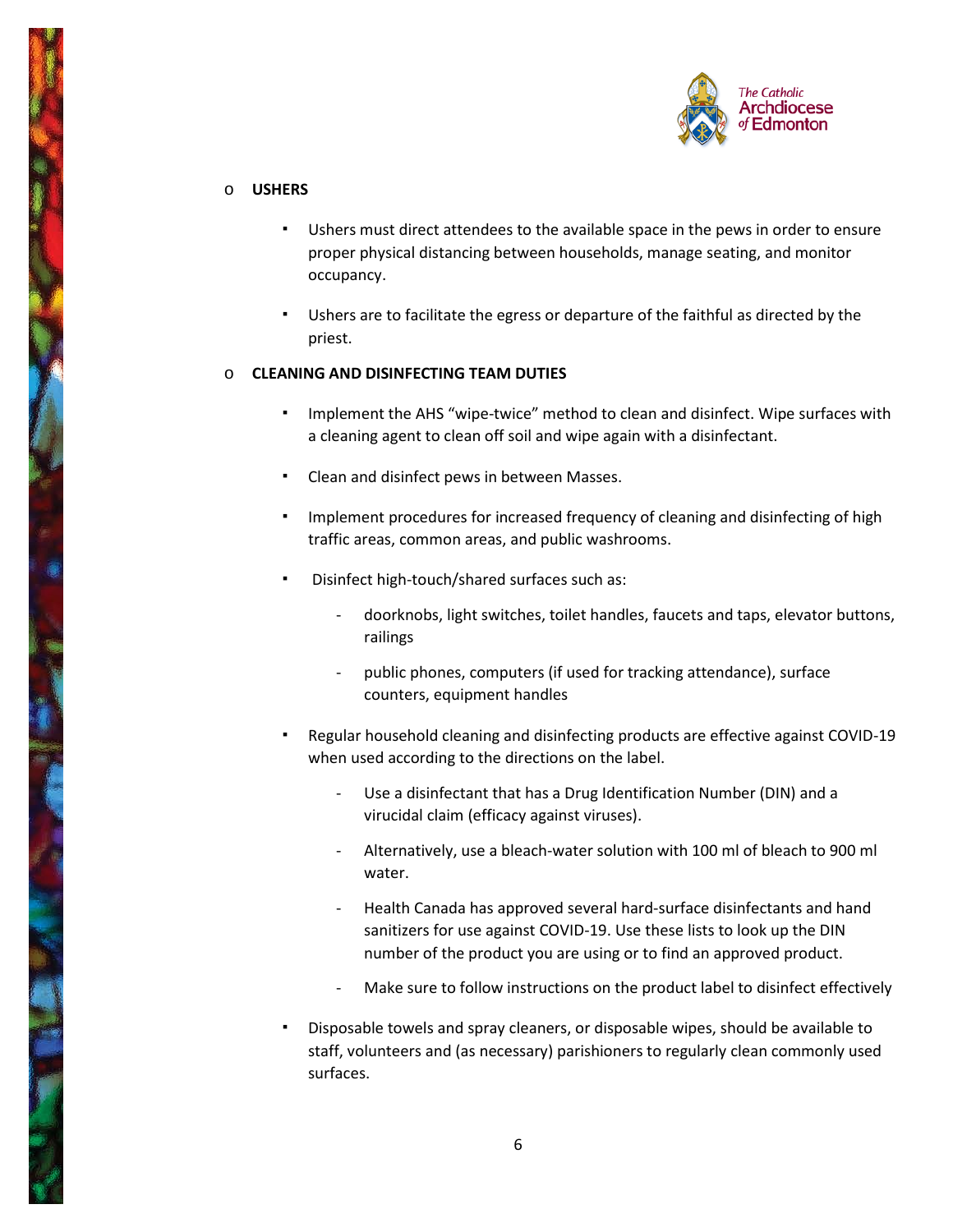

Remove all communal items that cannot be easily cleaned, such as hymnals, donation envelopes, pencils, newspapers, magazines, and stuffed toys.

## **Social Gatherings**

- All social gatherings are prohibited in the churches.
- Social visits and contact between people of different households such as hand-shaking or the sharing of communal items are not allowed.
- Social visits outside the church may take place provided that proper physical distancing is observed and that these take place away from high-traffic areas such as the designated entrances and exits and driveways.

## **Practical Considerations**

- An adequate stock of hand sanitizer and other cleaning supplies must be available at all times.
- Proper and sufficient communication should be provided to the parishioners. See Appendix VI for guidance on parish and Archdiocesan communications.
- Proper signage is to be placed in highly visible areas of the church to provide hospitality to all attendees.
	- o Mass schedules must be posted on the exterior of church doors.
	- o The Pastoral & Administration Offices will be providing print-ready signs.
	- o AHS has provided print-ready signage to assist in the application of health and safety protocols[. https://www.alberta.ca/covid-19-information-posters.aspx](https://www.alberta.ca/covid-19-information-posters.aspx)
- With the variation in the sizes of restrooms in churches, usage and cleaning policies must be developed by each parish (e.g. one at a time use only; cleaned and sanitized immediately following each Mass.)

## **LITURGICAL GUIDELINES**

## **General Directives**

- The scheduling of Sunday Masses should take into account the amount of time necessary in between Masses for the volunteer shift change and information-sharing, the cleaning and disinfecting of the pews and of the sacred vessels used, and other necessary preparatory work.
- Sacred vessels should be purified and washed with soap and hot water after the Mass. The priest or a deacon may wish to do this so as to ensure physical distancing and avoiding unnecessary contact with other people. This also reduces the need for sacristans and Eucharistic ministers in the sacristy.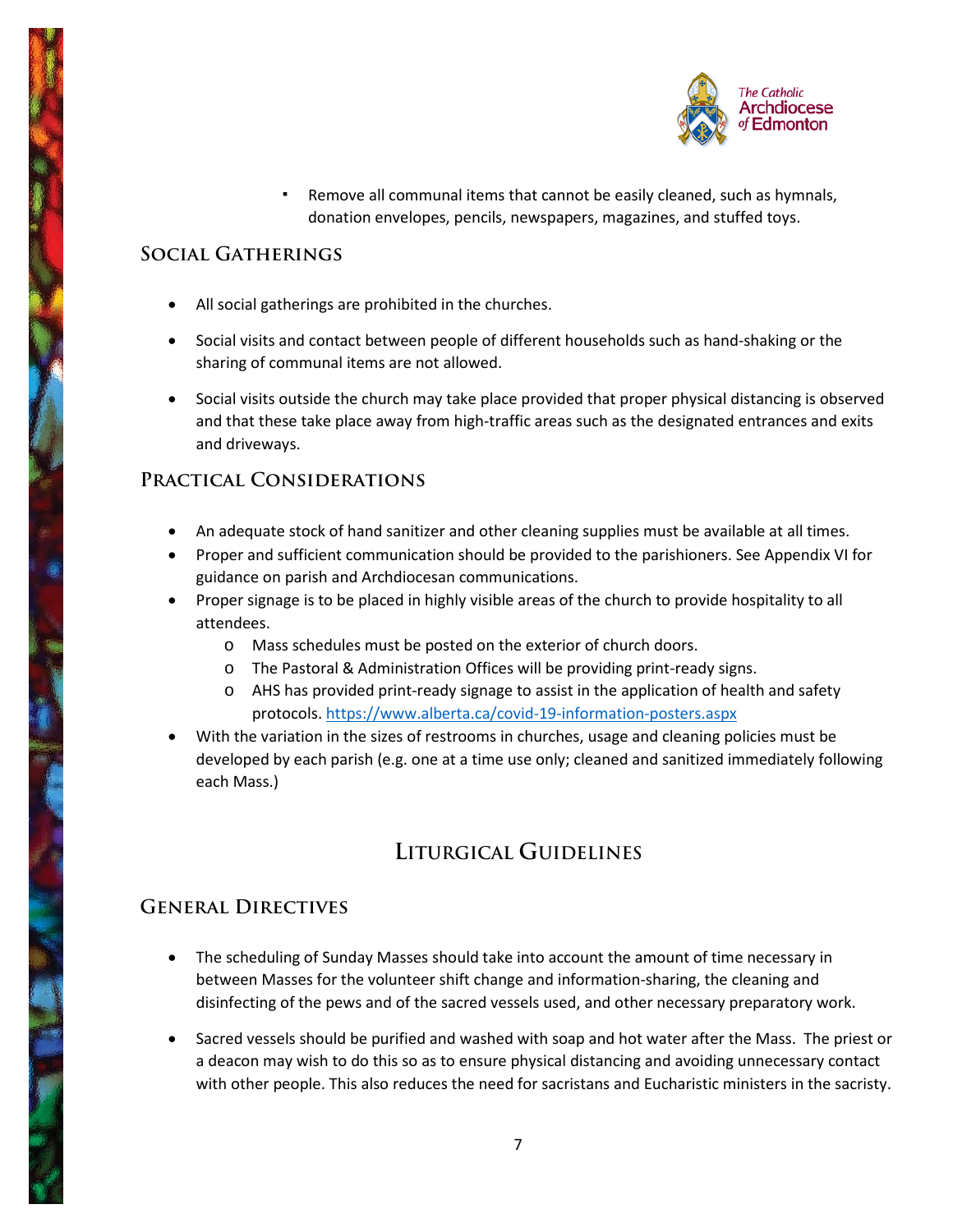

- Congregational singing is a high-risk activity and is not allowed during initial phases. Infected people can transmit the virus through their saliva or respiratory droplets while singing or chanting. This prohibition in Stage 1 includes singing by a cantor or a soloist.
- Entrance and recessional processions are to be omitted and the priest celebrant could enter directly from the sacristy.
- While the pastoral ministry of deacons continues, their liturgical ministry will not be required in Stage 1 of the reintroduction in order to maintain proper physical distancing by limiting the number of liturgical ministers.
- Only one lector will be involved and will be asked to proclaim all the readings.
- There will be no altar servers required so as to minimize the risk of exposure and to properly maintain physical distancing at all times.
- The chalice, paten, ciborium, cruets, and lavabo, are to be placed on a small credence table next to the altar for easy access by the priest.
- The priest celebrant will not be wearing a non-medical mask during the Liturgy of the Eucharist; therefore, all ciboria must be covered with palls at all times. He will be required to wear one during the distribution of Holy Communion.
- No presentation of the gifts is to be made. At the time of the preparation of the altar, the hosts for consecration to be consumed by the faithful should be placed on a separate corporal slightly to the side of the priest on the altar, covered with a pall.
- No collection is taken during the Mass. Instead, baskets are placed near the entrance or at an accessible and monitored location within the church. Secure vigilance over the donations is to be assured.
- There is to be no Sign of Peace.
- There is to be no holy water in fonts.
- The Liturgy of the Word for children during Masses is not permitted.
- All hymnals, missalettes, pew cards, pencils, donation envelopes, and other loose items in the pews must be removed.
- Parish bulletins may be made available in Stage 1 only online.
- The requests for the celebration of the Sacrament of Penance may increase with the reintroduction of Mass celebrated with a congregation. Diocesan regulations pertaining to the celebration of this sacrament during the pandemic are to be followed.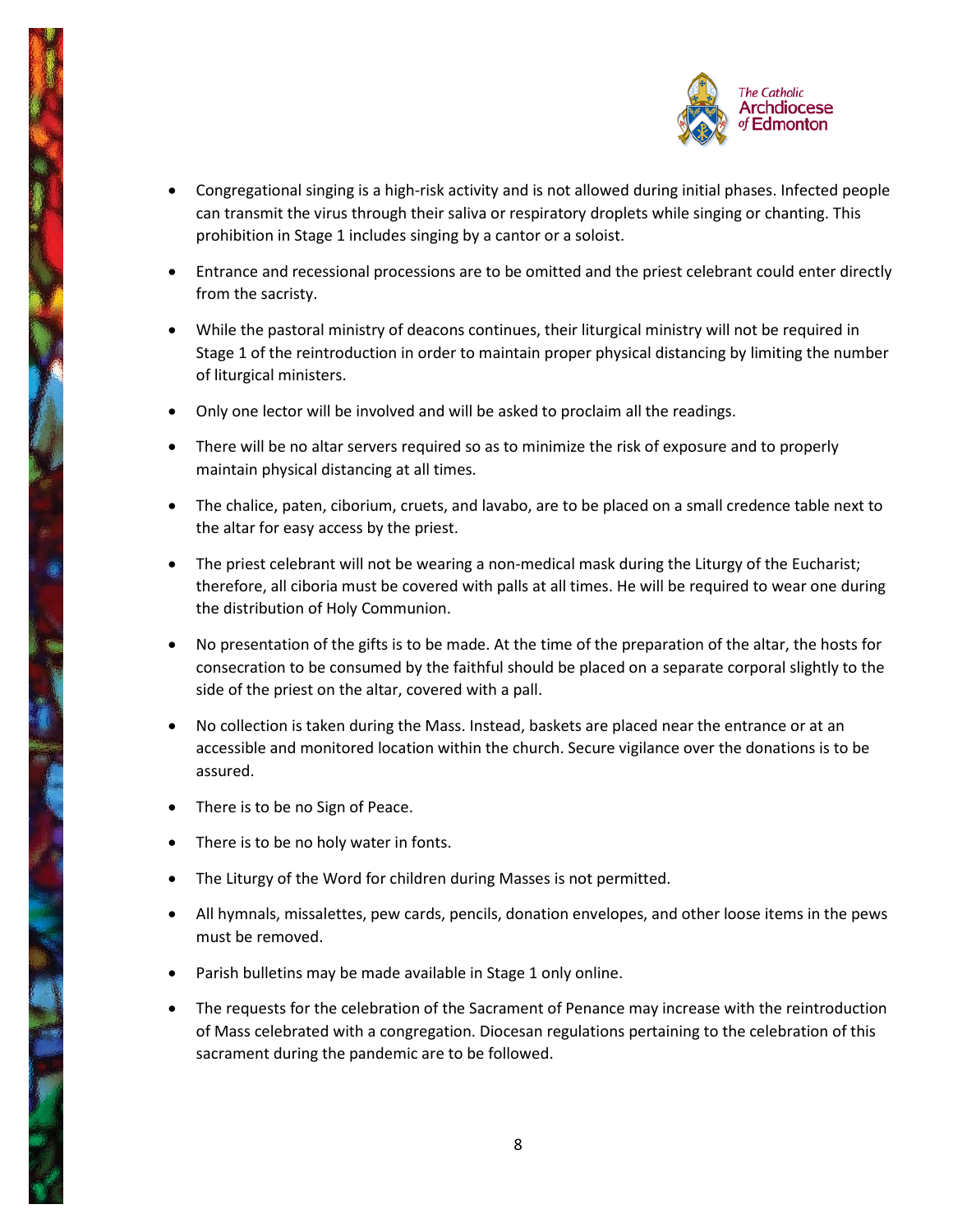

## **Distribution of Holy Communion**

- For Stage 1 of the reintroduction, the individual attestation at the moment of distribution of Holy Communion ("The Body of Christ, R: Amen") is eliminated; instead one general pronouncement ("The Body of Christ") is to be made by the priest, and one general response ("Amen") is to be made by all congregants together before the distribution begins. Then each person who wishes to receive the Blessed Sacrament comes forward in procession and receives in silence.
- The priest must wear a non-medical mask during the distribution of Holy Communion, as must the communicants.
- The Precious Blood will not be distributed at this time.
- Holy Communion may only be received in the hand. A small table will be placed next to the priest, on which is to be placed a corporal and a bottle of sanitizer. If, during Holy Communion, a priest feels that his hand has touched the hands of a communicant, he must immediately pause, place the ciborium on the corporal, sanitize his hands, and then continue to distribute the Eucharist.
- Acknowledging that receiving Communion on the tongue is a right of all the faithful (*Redemptionis Sacramentum,* n. 92), nevertheless ecclesiastical authority is to regulate rights in view of the common good (can. 223, §2). In the present circumstances, Communion will not be distributed on the tongue. This is a temporary measure to be reviewed on an on-going basis in the light of developing medical advice.
- Physical distancing must be maintained during the Communion procession. There can be only one single file Communion line. Members of the same household need not observe physical distancing with one another during the Communion procession.
- Only the priest will distribute Communion to reduce the number of ministers.
- If a priest has underlying health conditions or is otherwise unable, he may choose to have a deacon or an Extraordinary Minister of Holy Communion distribute in his place (cf. *Ecclesia de Mysterio* 8.2).
- Ministers of Holy Communion must sanitize their hands immediately after receiving Holy Communion before distributing Holy Communion to the faithful. They must also sanitize their hands after the distribution.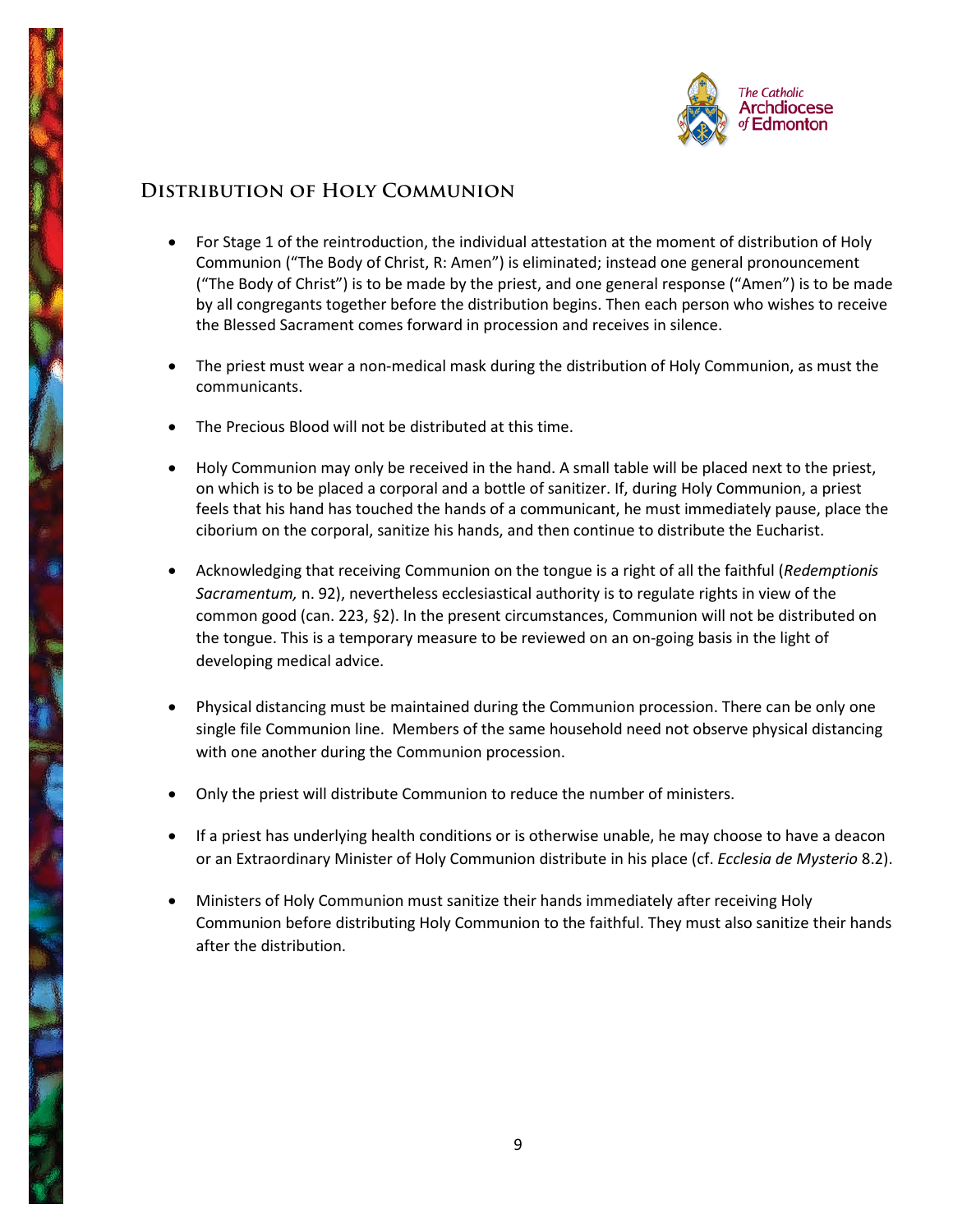

# **APPENDIX I Systems for Mass Attendance Registration in Your Parish**

With the limitation on the number of attendees allowed in the church at a given time for each Mass, parishes may not be able to accommodate all who wish to attend. Therefore a system for managing Mass attendance may be necessary in order to manage expectations. The principle of equity is of utmost importance to any of the systems the parish will implement in order to convey charity and justice.

There is no one perfect solution for every parish. The parish will need to determine the manner by which parishioners can pre-register for a particular Mass provided that the combination of systems put in place are accessible to the parishioners with varied skillsets. This may entail providing some means for an online process of registration, reservations made over the phone, email or in person through the parish office. Additionally, consideration should be given for anyone who may just drop in, not aware of the need to preregister, especially at the first few weeks of the reintroduction of Mass celebrated in public.

A special section on registration should be included in all your promotions of the scheduled Mass times. It should indicate the various means offered for registration.

With the availability of several means for registration, there may be a need to allocate a certain number of seats for online registrations, for phone/email/parish office registrations and for walk-ins. The proportion would have to be determined based on your parishioner demographics.

### **ONLINE EVENT TOOLS**

It is necessary that the privacy of registrants is always respected. Whatever online event system the parish will use, the names of registered attendees must not be accessible or visible to the other attendees. It is also important clearly to communicate that registration is free of charge.

Confer with the Archdiocese prior to contacting companies that provide online tools for registration.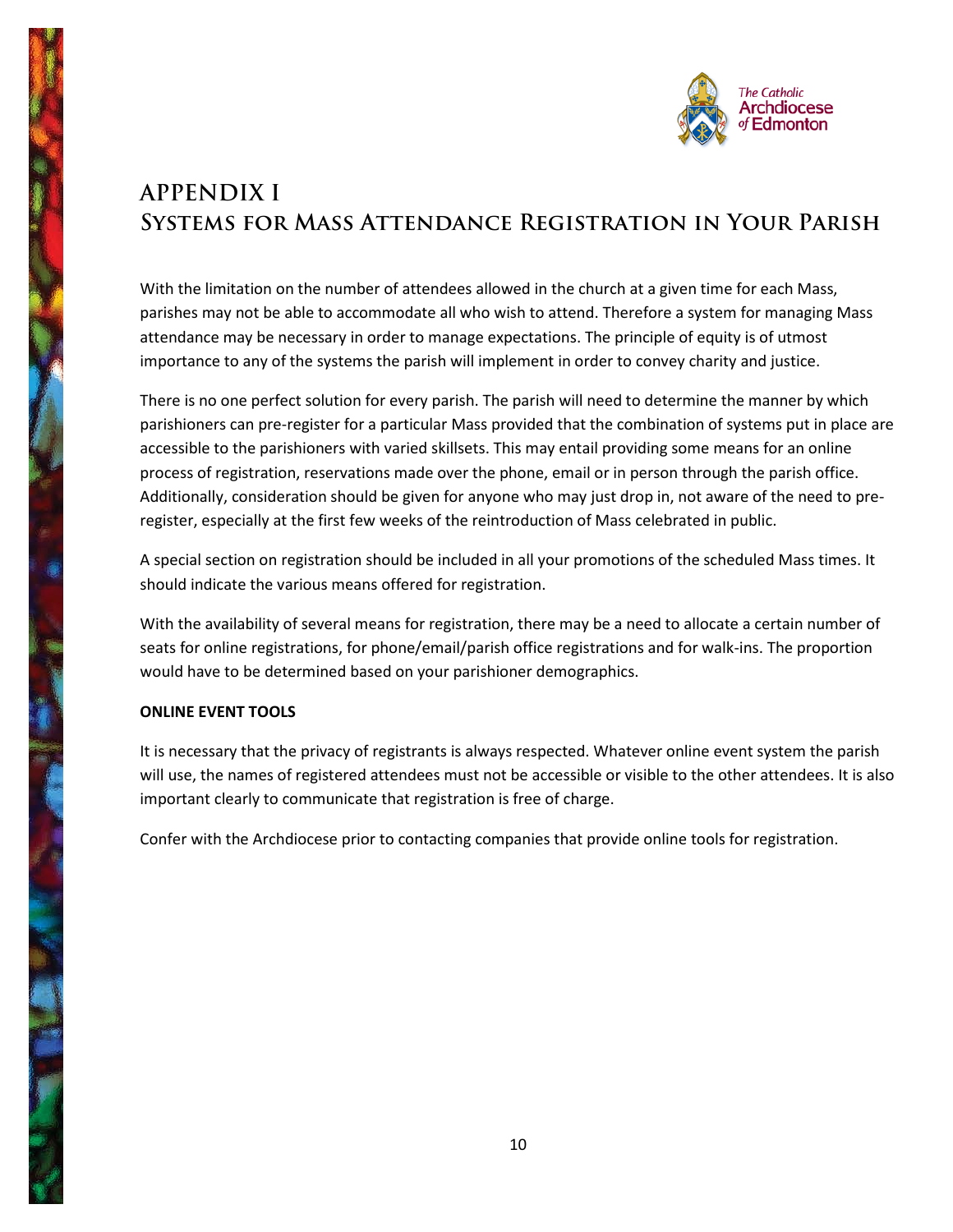

# **APPENDIX II - Contact Tracing Form**

| Date                                    |              | Mass Time     |          |
|-----------------------------------------|--------------|---------------|----------|
| <b>Main Contact</b><br><b>Full Name</b> | Phone Number | Other members | Comments |
|                                         |              |               |          |
|                                         |              |               |          |
|                                         |              |               |          |
|                                         |              |               |          |
|                                         |              |               |          |
|                                         |              |               |          |
|                                         |              |               |          |
|                                         |              |               |          |
|                                         |              |               |          |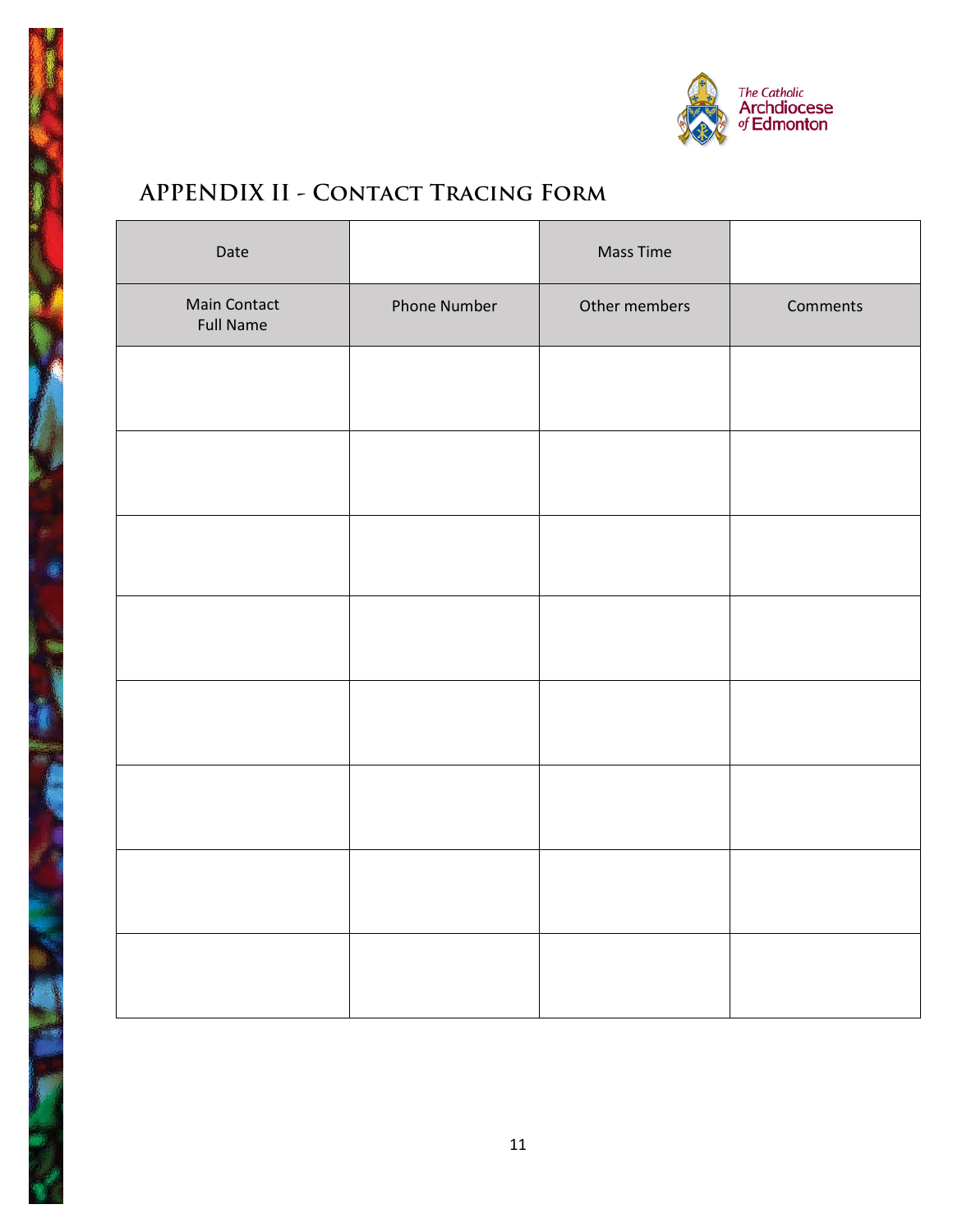

# **APPENDIX III Self-Assessment Tool Questions**

## **Are you or any member of your household experiencing any of the following?**

- severe difficulty breathing (e.g., struggling for each breath, speaking in single words)
- severe chest pain
- having a very hard time waking up
- feeling confused
- lost consciousness
- shortness of breath at rest
- inability to lie down because of difficulty breathing
- chronic health conditions that you are having difficulty managing because of your current respiratory illness

## **Do you have any of the following?**

- chills
- painful swallowing
- stuffy nose
- headache
- muscle or joint ache
- feeling unwell, fatigue or severe exhaustion
- nausea, vomiting, diarrhea or unexplained loss of appetite
- loss of sense of smell or taste
- conjunctivitis (pink eye)

## **Have you travelled outside of Alberta in the last fourteen days?**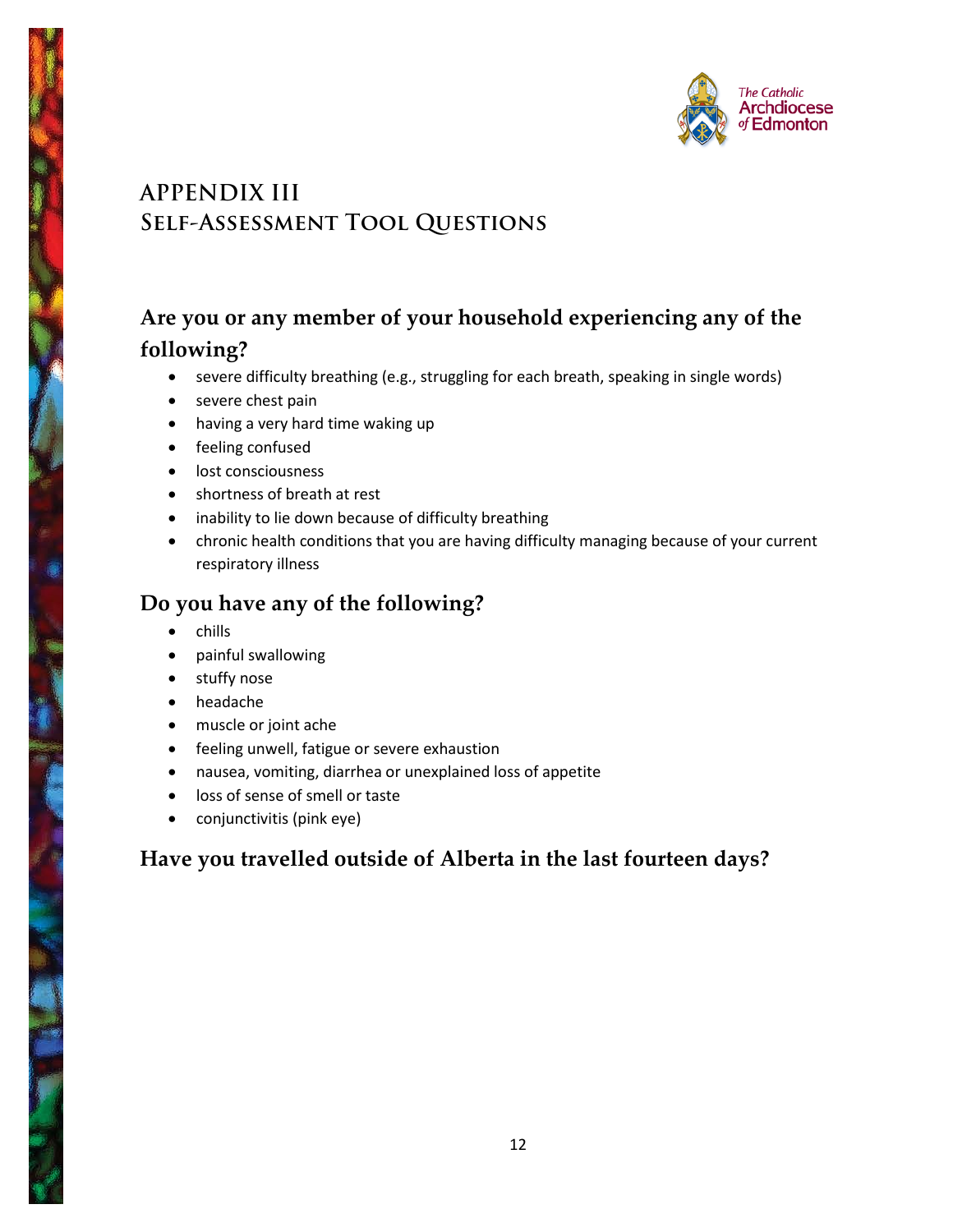

# **APPENDIX IV - Job Descriptions and Agreements**

| <b>Position Title</b>         | <b>Safety Coordinator</b>                                                                                                                                    |  |  |
|-------------------------------|--------------------------------------------------------------------------------------------------------------------------------------------------------------|--|--|
|                               |                                                                                                                                                              |  |  |
|                               | Pastor                                                                                                                                                       |  |  |
| <b>Reports to</b>             |                                                                                                                                                              |  |  |
|                               |                                                                                                                                                              |  |  |
| <b>Primary objective</b>      | To support the Volunteers who will be assisting in the safety of                                                                                             |  |  |
|                               | parishioners participating in the return to public celebration of mass                                                                                       |  |  |
|                               |                                                                                                                                                              |  |  |
|                               |                                                                                                                                                              |  |  |
| <b>Expected Time</b>          | 2-4 hrs weekly                                                                                                                                               |  |  |
| <b>Commitment</b>             |                                                                                                                                                              |  |  |
|                               | Work closely with the pastor in conducting an overall assessment of the                                                                                      |  |  |
| <b>Tasks/Responsibilities</b> | church facility, reviewing the implementation of the internal guidelines and                                                                                 |  |  |
|                               | identifying potential issues and the necessary preventative measures that will                                                                               |  |  |
|                               | need to be adapted for the parish.                                                                                                                           |  |  |
|                               | A safety coordinator will be assigned for each Mass to assist the pastor in<br>coordinating volunteers, in maintaining order and security, and in responding |  |  |
|                               | to emerging needs.                                                                                                                                           |  |  |
|                               |                                                                                                                                                              |  |  |
| <b>Setting/Work</b>           | Ministry will be conducted in the church or parish office                                                                                                    |  |  |
| <b>Environment</b>            |                                                                                                                                                              |  |  |
|                               |                                                                                                                                                              |  |  |
| <b>Personal/Professional</b>  | Ability to follow direction                                                                                                                                  |  |  |
| <b>Requirements</b>           | Understand the risk and mitigation strategies of COVID-19<br>$\bullet$                                                                                       |  |  |
|                               |                                                                                                                                                              |  |  |
| <b>Appointment</b>            | 6 months or longer                                                                                                                                           |  |  |
| duration/term                 |                                                                                                                                                              |  |  |

## **Ministry Position Description**

Signature of Director/Pastor/Volunteer Leader Day / Month / Year

Signature of Volunteer Applicant Day / Month / Year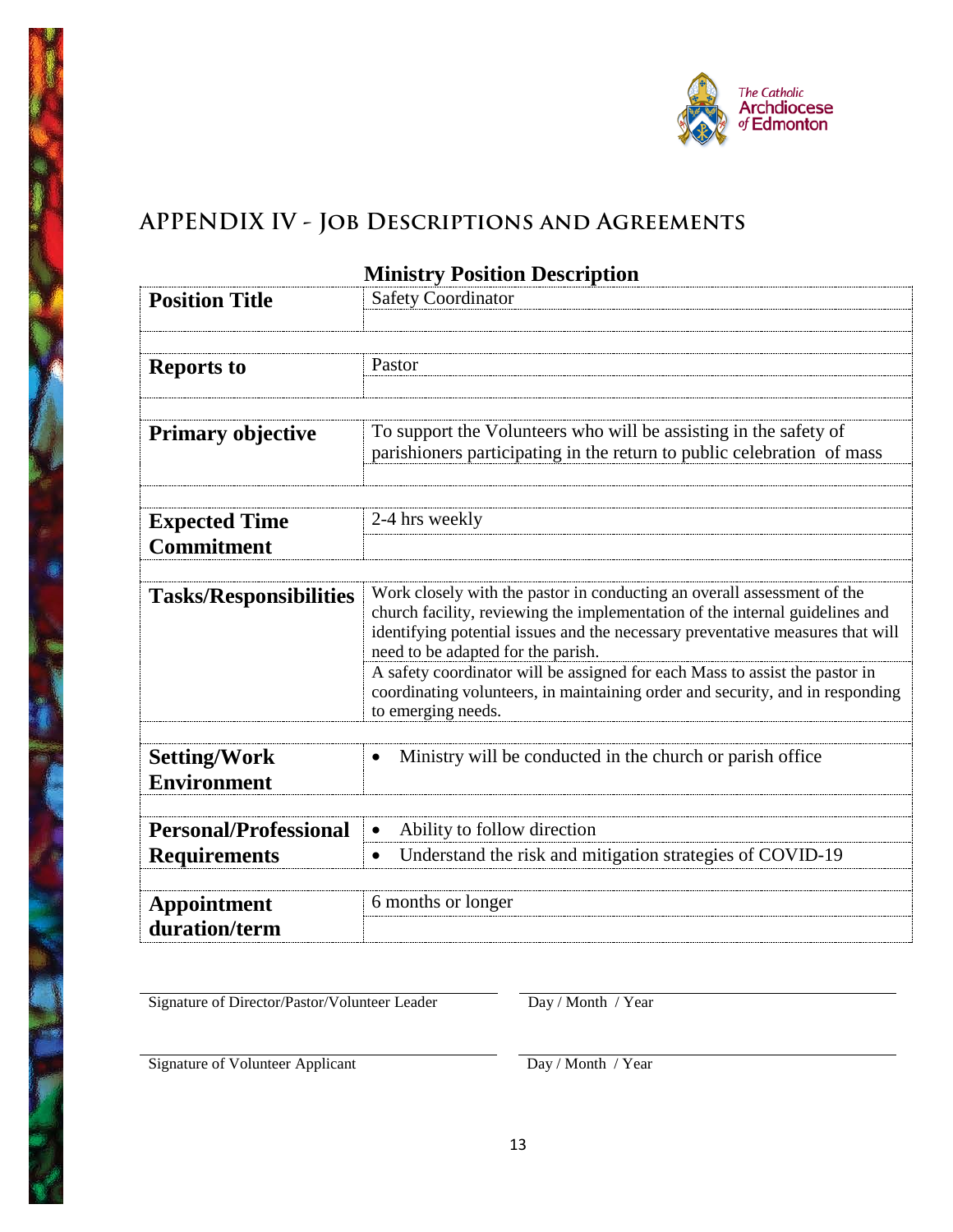

# **Ministry Position Description**

| <b>Position Title</b>                     | Point of Entry Team Member                                                                                                                    |  |  |
|-------------------------------------------|-----------------------------------------------------------------------------------------------------------------------------------------------|--|--|
|                                           |                                                                                                                                               |  |  |
|                                           |                                                                                                                                               |  |  |
| <b>Reports to</b>                         | Pastor/Safety Coordinator                                                                                                                     |  |  |
|                                           |                                                                                                                                               |  |  |
| <b>Primary objective</b>                  | Point of Entry volunteers are encouraged to collect the contact                                                                               |  |  |
|                                           | information from parishioners as they enter the church                                                                                        |  |  |
|                                           |                                                                                                                                               |  |  |
|                                           | Up to 1.5 hours each Mass                                                                                                                     |  |  |
| <b>Expected Time</b><br><b>Commitment</b> |                                                                                                                                               |  |  |
|                                           |                                                                                                                                               |  |  |
| <b>Tasks/Responsibilities</b>             | Point of Entry volunteers are encouraged to collect the contact<br>information                                                                |  |  |
|                                           | Maintaining appropriate physical distancing (6 feet/2 metres)                                                                                 |  |  |
|                                           | Wear the appropriate personal protective equipment (PPE) if they<br>are unable to maintain 6 feet/2 metres of separation from<br>congregants. |  |  |
|                                           | Open the entry access door and keep propped open until the<br>number of 50 or fewer parishioners has been met.                                |  |  |
|                                           | Open the exit door until all parishioners have exited the church                                                                              |  |  |
|                                           | Provide list of participants to the Safety Coordinator<br>$\bullet$                                                                           |  |  |
|                                           |                                                                                                                                               |  |  |
| <b>Setting/Work</b>                       | Ministry will take place in the church                                                                                                        |  |  |
| <b>Environment</b>                        |                                                                                                                                               |  |  |
|                                           |                                                                                                                                               |  |  |
|                                           | Approximately 6 months or longer.                                                                                                             |  |  |
| <b>Appointment</b><br>duration/term       |                                                                                                                                               |  |  |

Signature of Director/Pastor/Volunteer Leader Day / Month / Year

Signature of Volunteer Applicant Day / Month / Year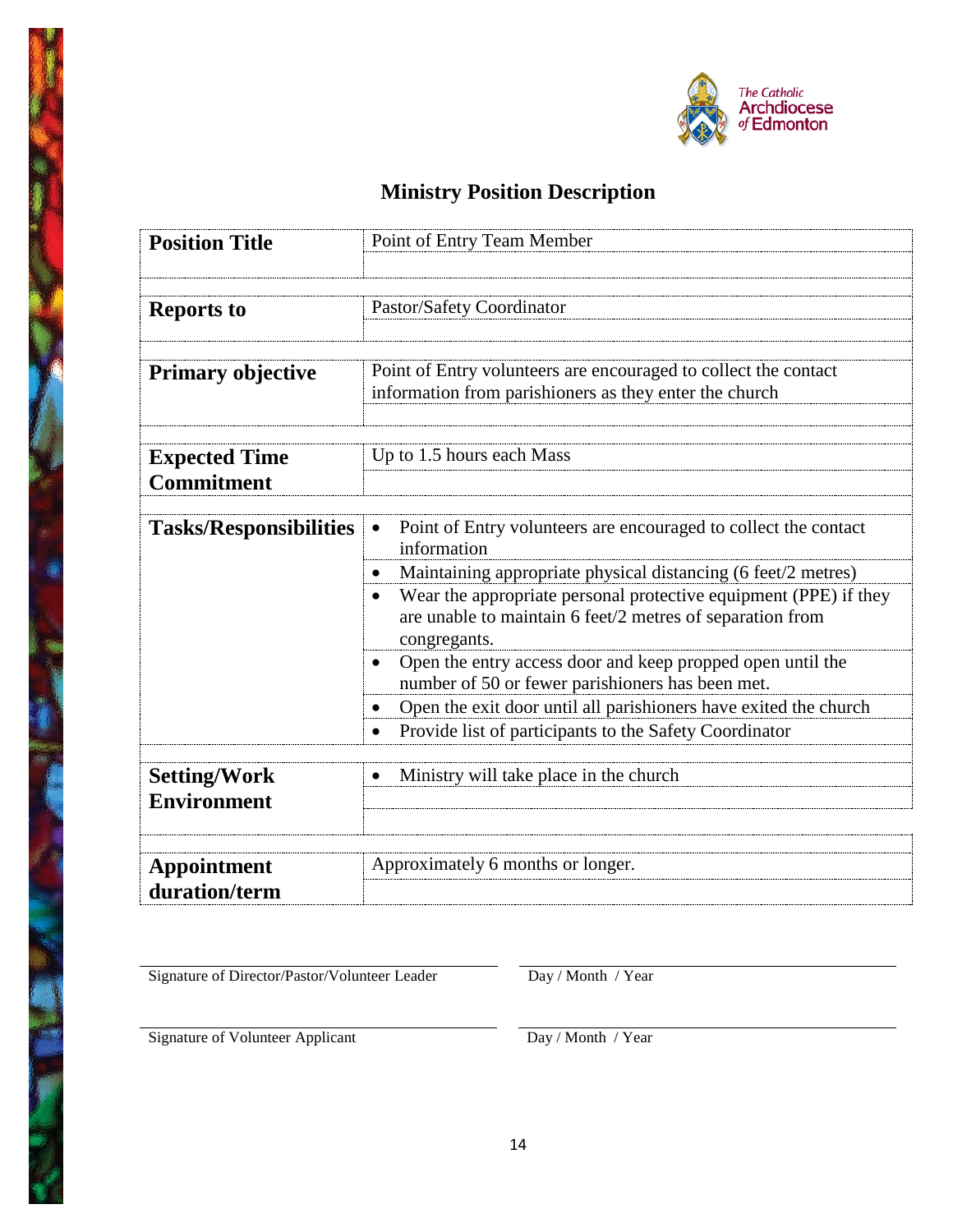

# **Ministry Position Description**

| <b>Position Title</b>                     | Usher                                                                       |  |  |
|-------------------------------------------|-----------------------------------------------------------------------------|--|--|
|                                           |                                                                             |  |  |
|                                           |                                                                             |  |  |
| <b>Reports to</b>                         | Pastor                                                                      |  |  |
|                                           |                                                                             |  |  |
|                                           |                                                                             |  |  |
| <b>Primary objective</b>                  | Support safe ministry and public health                                     |  |  |
|                                           |                                                                             |  |  |
|                                           | Unknown – following Provincial health guidelines                            |  |  |
| <b>Expected Time</b><br><b>Commitment</b> |                                                                             |  |  |
|                                           |                                                                             |  |  |
| <b>Tasks/Responsibilities</b>             | Direct attendees to the available space in the pews                         |  |  |
|                                           | Ensure physical distancing between households                               |  |  |
|                                           | Observe single point entry and single point exit                            |  |  |
|                                           | Manage seating and monitor occupancy of church                              |  |  |
|                                           |                                                                             |  |  |
|                                           |                                                                             |  |  |
|                                           |                                                                             |  |  |
| <b>Setting/Work</b>                       | Duties will be provided in the church                                       |  |  |
| <b>Environment</b>                        | Support will be provided by the pastor and ministry team leader             |  |  |
|                                           |                                                                             |  |  |
|                                           |                                                                             |  |  |
|                                           |                                                                             |  |  |
| <b>Personal/Professional</b>              | Ability to follow the AHS guidelines for COVID risk mitigation<br>$\bullet$ |  |  |
| <b>Requirements</b>                       | Awareness in using PPE                                                      |  |  |
|                                           |                                                                             |  |  |
|                                           |                                                                             |  |  |
| <b>Appointment</b>                        | Potentially for 6 months or longer                                          |  |  |
| duration/term                             |                                                                             |  |  |
|                                           |                                                                             |  |  |

Signature of Director/Pastor/Volunteer Leader Day / Month / Year

Signature of Volunteer Applicant Day / Month / Year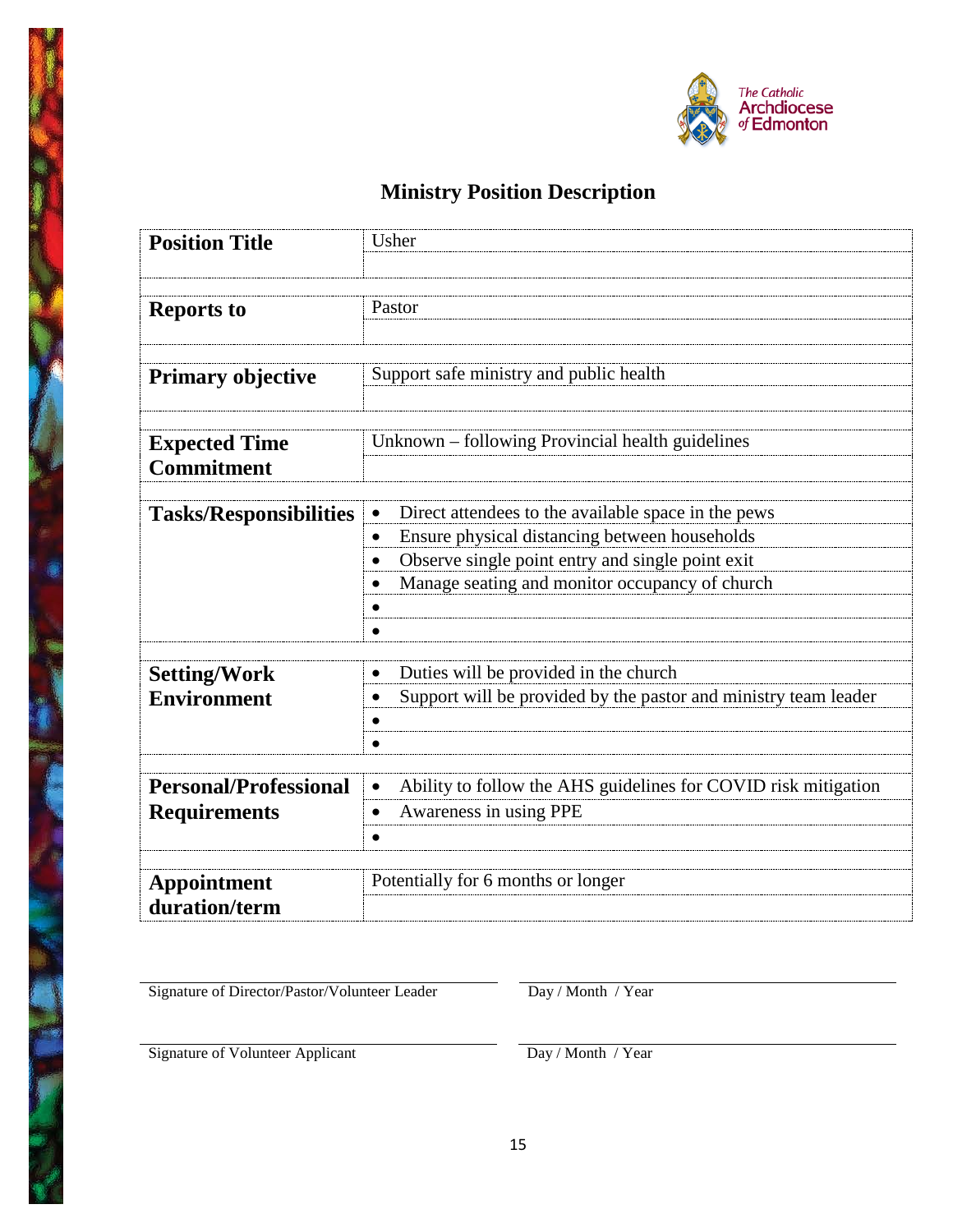

# **Ministry Position Description**

| <b>Position Title</b>                     | Cleaning and Disinfecting Team Member                                                                 |  |  |
|-------------------------------------------|-------------------------------------------------------------------------------------------------------|--|--|
|                                           |                                                                                                       |  |  |
|                                           |                                                                                                       |  |  |
| <b>Reports to</b>                         | Pastor/Safety Coordinator                                                                             |  |  |
|                                           |                                                                                                       |  |  |
| <b>Primary objective</b>                  | Support safe ministry and public health                                                               |  |  |
|                                           |                                                                                                       |  |  |
|                                           |                                                                                                       |  |  |
| <b>Expected Time</b>                      | Unknown – following Provincial health guidelines                                                      |  |  |
| <b>Commitment</b>                         |                                                                                                       |  |  |
|                                           |                                                                                                       |  |  |
| <b>Tasks/Responsibilities</b>             | Implement the AHS "wipe twice" method to clean & disinfect<br>$\bullet$<br>surfaces                   |  |  |
|                                           | Wipe surfaces with cleaning agent to wipe off soil with an AHS<br>$\bullet$<br>approved disinfectant. |  |  |
|                                           | Clean & disinfect pews between Masses                                                                 |  |  |
|                                           | Disinfect high touch areas: doorknobs, light switches, toilet<br>handles, faucet & taps               |  |  |
|                                           |                                                                                                       |  |  |
| <b>Setting/Work</b><br><b>Environment</b> | Maintain the parish facility as per the requirements of AHS<br>$\bullet$<br>directives                |  |  |
|                                           | Use provided disinfectants & cleaning materials                                                       |  |  |
|                                           | Wear provided PPE equipment as necessary<br>$\bullet$                                                 |  |  |
|                                           |                                                                                                       |  |  |
| <b>Personal/Professional</b>              | Awareness of COVID-19 risks & restrictions                                                            |  |  |
| <b>Requirements</b>                       | Support the control & community spread of COVID-19                                                    |  |  |
|                                           |                                                                                                       |  |  |
|                                           |                                                                                                       |  |  |
| <b>Appointment</b>                        | Potentially 6 months or longer.                                                                       |  |  |
| duration/term                             |                                                                                                       |  |  |

Signature of Director/Pastor/Volunteer Leader Day / Month / Year

Signature of Volunteer Applicant Day / Month / Year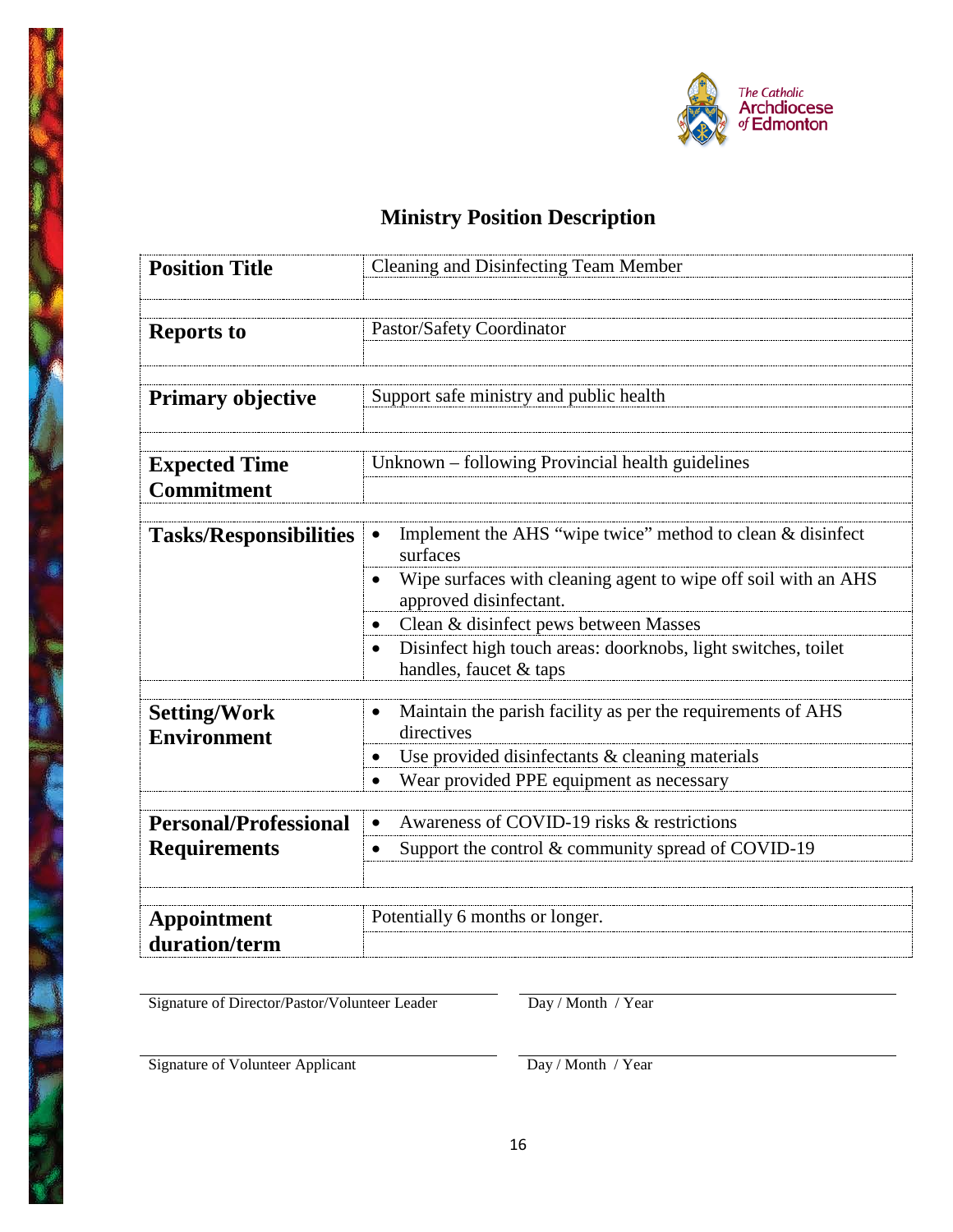

# **APPENDIX V Overall Parish Preparedness Checklist**

Resumption of the public celebration of mass will depend on our preparedness to meet all health and safety requirements. It will begin on a weekday to help the parish evaluate how it meets health and safety requirements prior to the first Sunday public mass.

### **Purpose:**

The purpose of this document is to help you, in your parish, prepare well for the day when we resume public celebration of the mass.

### **General principles:**

- 1. The health and safety of our volunteers and parishioners, as well as those with whom they come into contact, is of paramount concern.
	- All [Alberta Health and government regulations](https://www.alberta.ca/assets/documents/covid-19-relaunch-guidance-places-of-worship.pdf) must be observed.
	- Churches must not offer public Mass if the parish cannot guarantee that government and Archdiocesan regulations will be observed.
- 2. The Eucharist is the heart of our community; all church norms must be observed to ensure the dignified celebration of the Eucharist.
- 3. Prior to resumption, the parishes must be well-prepared with health and safety supplies and volunteer training.

### **PARISH PRIESTS CHECKLIST**

- $\Box$  The schedule of Mass times provides sufficient time for all volunteer positions to be filled, including shift change and information-sharing and the required cleaning protocols to be implemented.
- $\Box$  Safety Coordinators have been recruited and trained.
- $\Box$  All the other volunteer positions (Point of Entry teams, Ushers, Cleaning and Disinfecting teams) have received the proper training or orientation before their first Mass.
- $\Box$  Protocols for the "wipe twice" method of cleaning and disinfecting have been identified
- $\Box$  You and the Safety Coordinators have an agreed process for the departure of the congregants
- $\Box$  You and the Safety Coordinators have done a walkabout to check the key areas
	- o Designated entrances and exits
	- o Holy Water fonts are empty and covered
	- o Proper signage has been posted where necessary
	- o Contact Tracing forms on clipboards, and pens are ready for use by the point of entry team
	- o Confessional space identified and properly set up
	- o Pews have been marked or roped off to assure proper physical distancing
	- o Markings on floors have been placed to guide proper physical distancing on the main aisle and side aisles. Is there a need for some floor markers in the narthex as well?
	- o Areas with hand sanitizers
	- o Secure and highly visible area for the collection baskets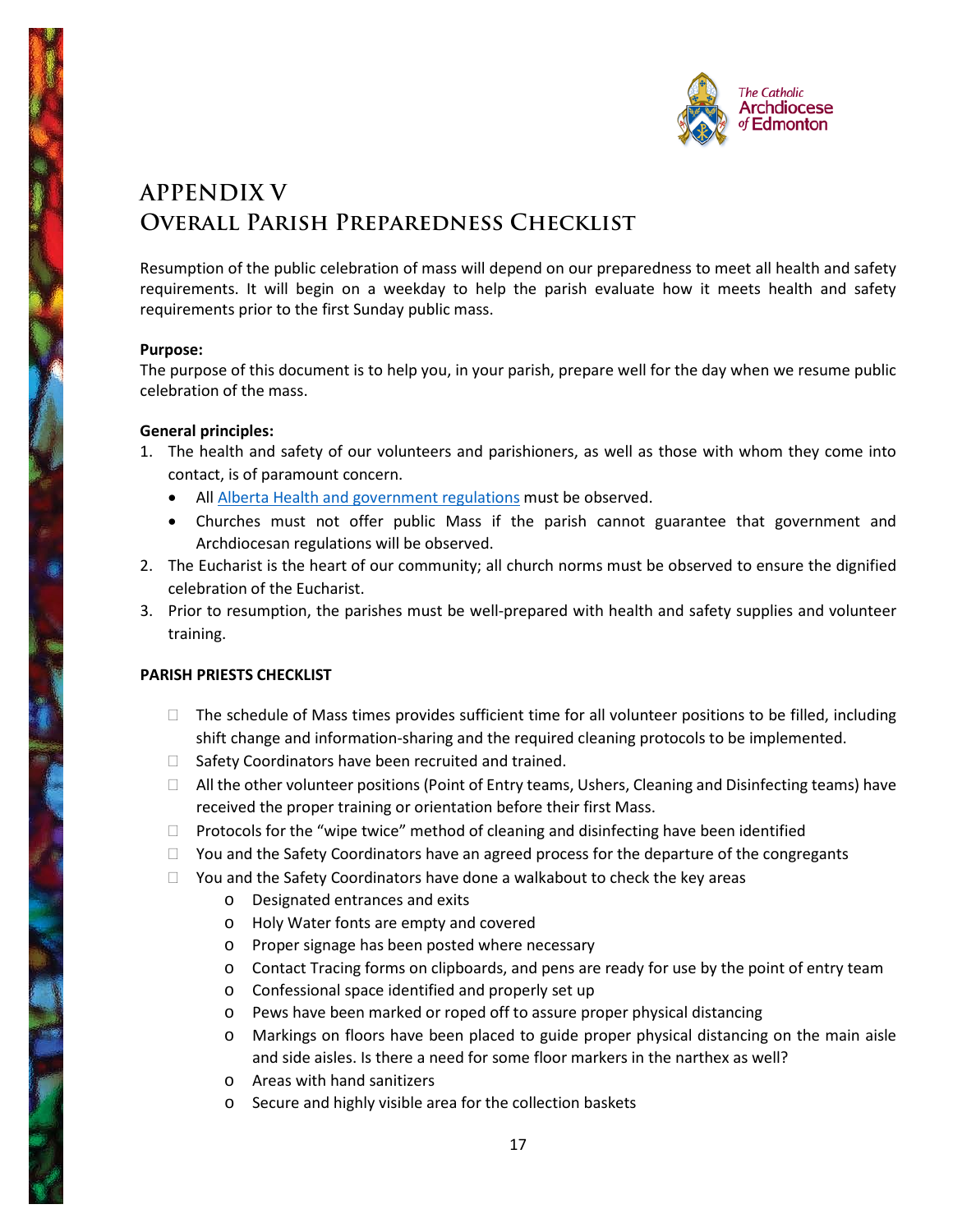

- o Make sure doors can be propped open and will stay open
- o Have a plan for managing the use of washrooms with proper distancing how many people can it accommodate at one time with proper physical distancing or should it be considered as a single-occupancy use only?
- o Area with PPE supplies (gloves, disposable masks)
- $\circ$  Area with cleaning and disinfecting supplies have a plan for disposal or washing of cleaning supplies.
- o Sanctuary has been set up for proper physical distancing
- o Credence table has been placed beside the altar
- o The disposable non-medical mask of the priest should be placed on the credence table during Mass. It should be replaced by a new one before the beginning of every Mass.
- o Removal of loose items that are difficult to disinfect, such as hymnbooks, missalettes, brochures, donation envelopes, rosary and rosary dispensers, lending library, all unnecessary posters on bulletin boards
- o The table beside where the priest stands to distribute Holy Communion has a hand sanitizer pump and will have a corporal during the distribution of Holy Communion
- o If your church has devotion candle areas, are they marked for proper physical distancing? If impossible, they need to be roped off and restrict access.
- o Unused areas in the church facility are locked (parish hall, cry rooms, meeting rooms, storage areas, choir loft etc.)

### **SAFETY COORDINATORS CHECKLIST**

- $\Box$  You have met with the Pastor and have performed an overall assessment of the church facility, reviewing the implementation of the guidelines and identifying potential issues and the necessary preventative measures that will need to be adapted for the parish.
- $\Box$  Ensure that all volunteers are up to date with Call To Protect and Volunteer Management requirements
- $\Box$  Volunteer team positions have been filled for the Masses you are coordinating
- $\Box$  You have performed the walkabout with the pastor

### **POINT OF ENTRY TEAM CHECKLIST**

- $\Box$  Point of Entry Volunteers have been identified for the Mass you are assisting
- $\Box$  Contact Tracing forms on clipboards, and pens are ready for use by the Point of Entry team
- $\Box$  Have the required PPE of gloves and non-medical masks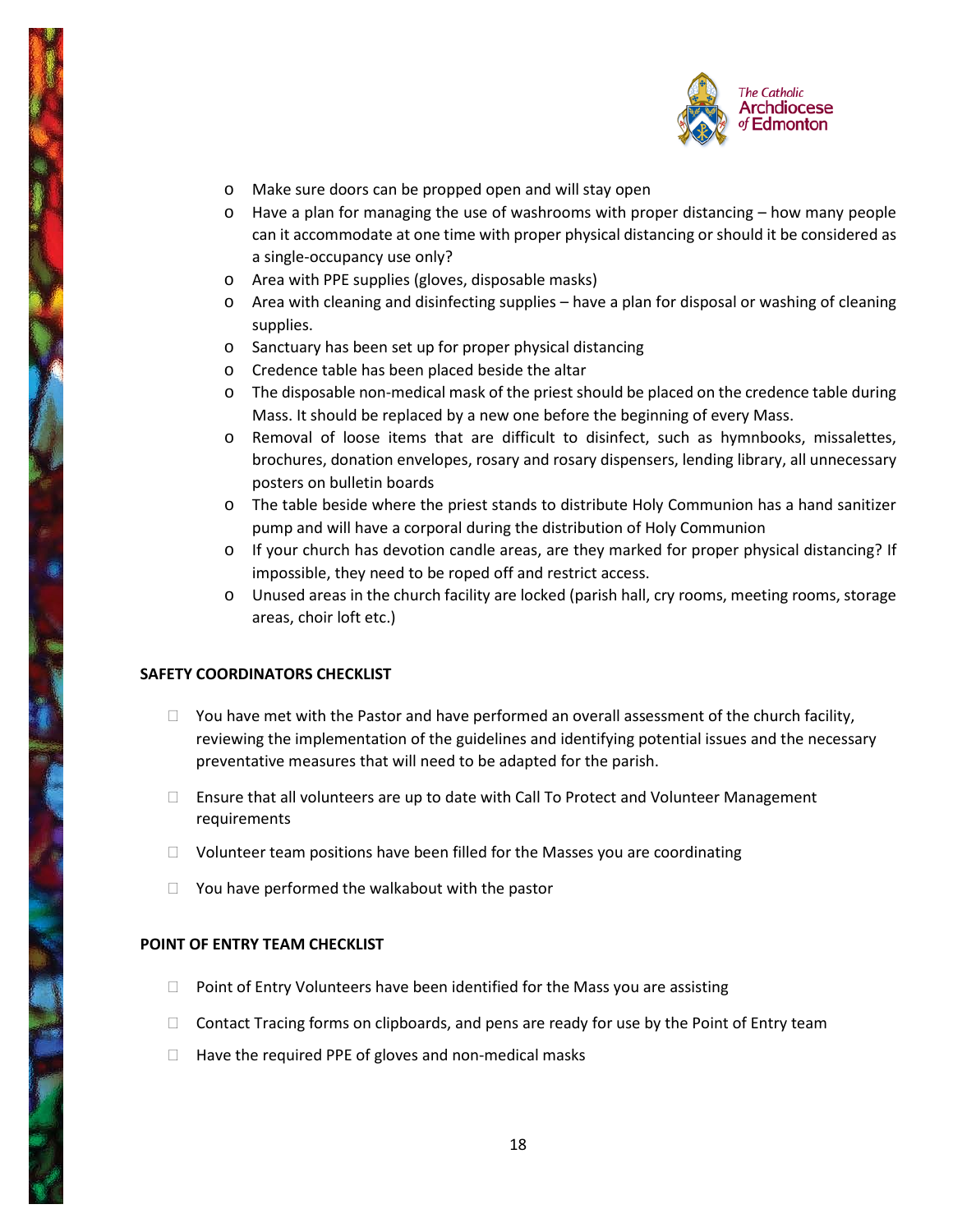

Designated entry and exit doors have the mechanism or tools required for propping them open at the appropriate times

### **USHERS CHECKLIST**

- $\Box$  Have met with the team of ushers to discuss assigned areas and duties
- $\Box$  Have all you need at your assigned areas and duties
- □ Access to the necessary PPE
- □ Monitor collection baskets before, during, and after Mass
- **Nonitor washroom usage**

### **CLEANING AND DISINFECTING TEAM CHECKLIST**

- $\Box$  Met with the cleaning and disinfecting team and have received your assigned areas and duties
- $\Box$  Have all the necessary equipment for carrying out your tasks
- Access to the necessary PPE
- $\Box$  High-touch areas have been cleaned and sanitized
	- o doorknobs, light switches, toilet handles, faucets and taps, elevator buttons, railings
	- o public phones, computers (if used for tracking attendance), surface counters, equipment handles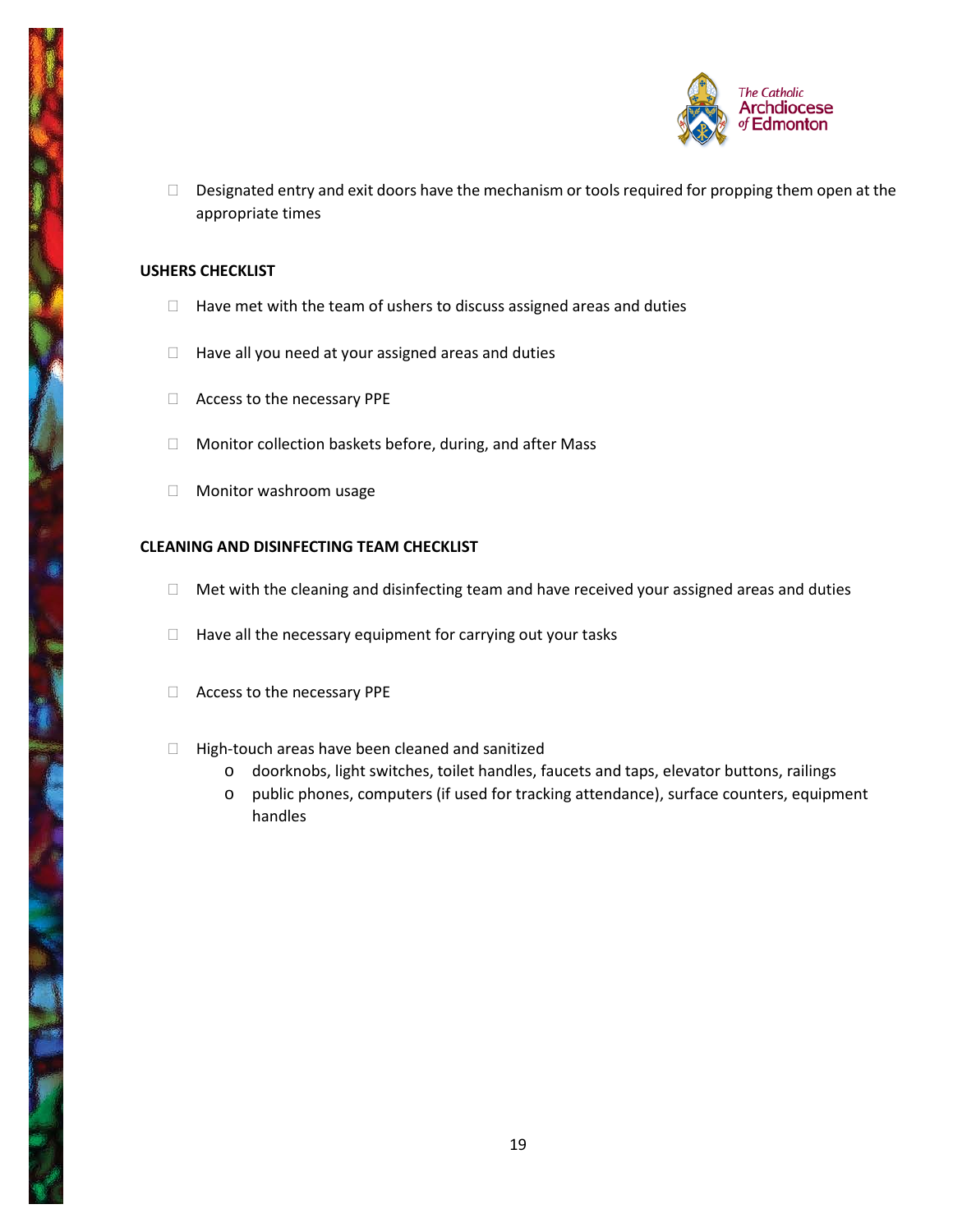

# **APPENDIX VI Guidance on Parish and Archdiocesan Communications**

Communicating with parishioners is vital. Once they hear that the Archbishop has approved the resumption of public celebrations Mass as early as June 1, parishioners will be asking you for details. You may not be ready with those details, but you need to share what you do know as soon as possible.

### **PREPARATION**

DRAFT a first letter to parishioners, mentioning the following points:

- The joyful news that we will soon be welcoming you back to the parish for Mass
- Attendance will initially be limited to 50 or fewer participants
- Mass times may change to accommodate new health and safety measures
- As soon as we have made the necessary preparations as directed by the Archbishop, we will advise you of Mass times
- (*If applicable*) We will continue to livestream the Sunday Mass at (time) on (our website, youtube channel, facebook) OR We invite you to continue viewing the Archbishop's livestreamed Sunday Mass at 10:30 a.m. on the Archdiocesan Youtube or Facebook channels.
- Please watch for more news on the parish website
- Thank you for your continued patience and sacrifice; I look forward to sharing the Eucharist with you again

### SHARE

- Via email or post to parishioner list
- In the parish bulletin online
- Featured on front page of parish website
- On all parish social media platforms
- Notice on front door of the church

### CONSIDER

- Does the parish voicemail message need to be changed?
- Have you prepared Receptionist/Volunteer to answer phone/email inquiries?
- How will you invite a limited number of people to each Mass? An online registration tool? Phone calls to parish office? Emails to parish office? Who will keep the list of names/email addresses/phone numbers? You will need to communicate this clearly.

### **ONCE A DATE IS SET**

DRAFT a second letter to parishioners including:

- Details of Mass times/dates
- Explain the limited attendance